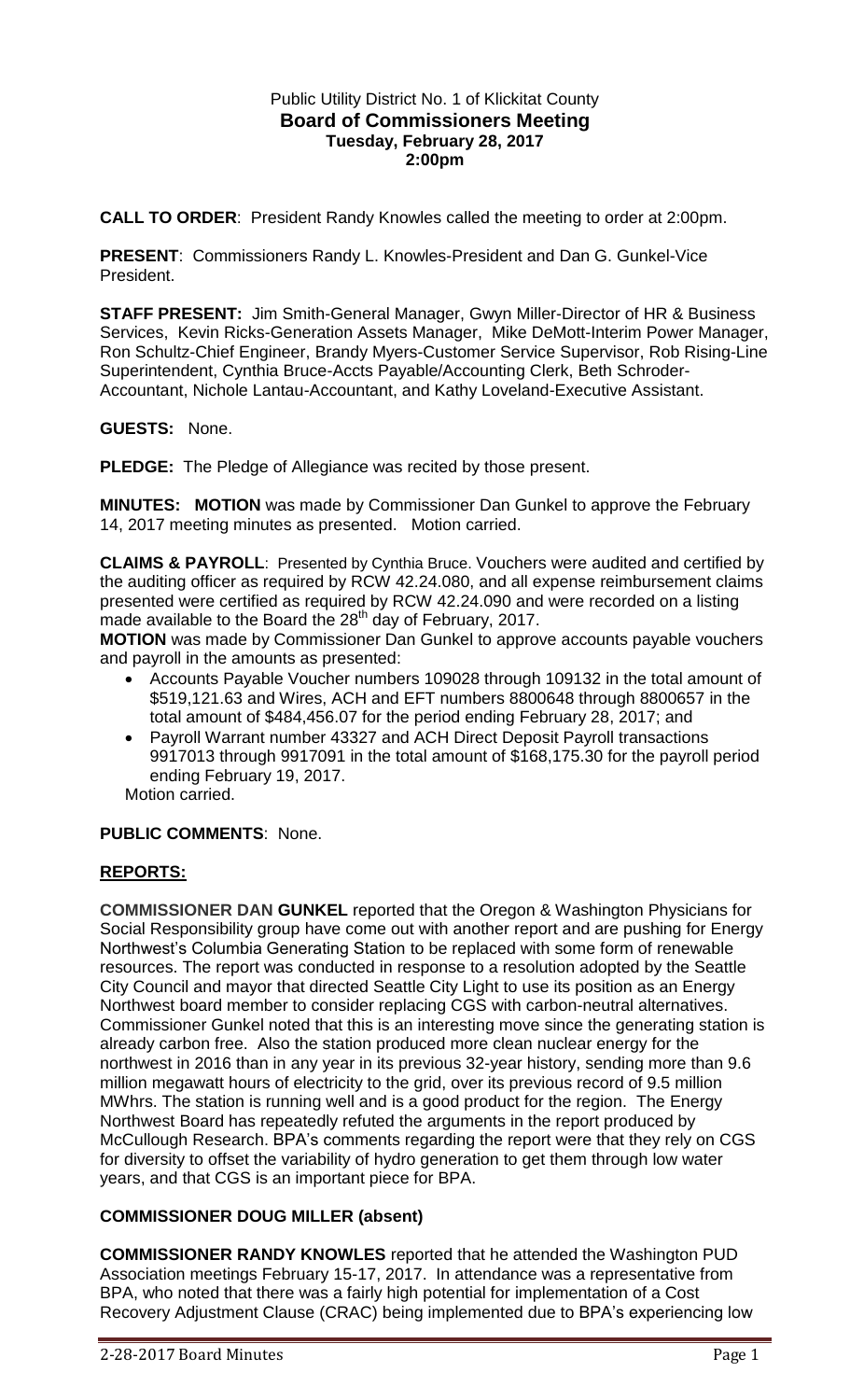surplus power sales. This will be looked at mid-year. Other discussions at the meetings were regarding the house and senate bills currently going through the legislative process.

 Commissioner Knowles also reported that he spoke with Tom Tebb, the WA State Department of Ecology's Director for the Office of Columbia River, regarding the pumped storage project.

**GENERAL MANAGER –** The complete report can be found at: [htp://www.klickitatpud.com/topicalMenu/commissioners/GM\\_Reports.aspx](http://www.klickitatpud.com/topicalMenu/commissioners/GM_Reports.aspx)

In addition to the written report, Mr. Smith presented the following information:

- Mr. Smith met with the Klickitat Board of County Commissioners earlier today regarding previous direction from the Board with respect to supporting the Columbia Gorge Bi-State Renewable Energy Zone economic development contract with David Van't Hof. Jim reported that While Sherman County had committed to extending the contract, Gilliam County had not yet done so. The Klickitat BOCC agreed to fund \$10,000 provided that Gilliam County does so as well. As a result, I have not yet committed any District funds. While I support the scope of work, my direction is to not fund the work unless Klickitat, Sherman and Gilliam Counties all support the work at \$10,000 each.
- RNG update Staff continues to have discussions with several interested parties in a renewable natural gas project, and still waiting to hear back from BP. Mike DeMott has received 3 good proposals through our RFP process from financial institutions regarding a loan should the project move forward.
- **Strategic Planning** Mr. Smith will be meeting with Therese Hampton (facilitator) to schedule a date and time for the Board/Staff full strategic session.

**POWER MANAGEMENT** – Mike DeMott presented the monthly Power Management Department report for January 2017, which included the following slides: 2/21/2017 forward price curve compared to 11/2/2016; Mid-C forward prices over time; 2017 swap month-to-month & hedged volume; recent swap activity; total load results which were high; White Creek Wind generation; LFG generation (sold); physical position review; short-term net position; forward weather outlook; long-term net position; and conservation program projects. The monthly report was accepted as presented.

At the previous Board meeting Mike DeMott presented financial scenarios regarding the HW Hill generation facility in a workshop. Following that presentation, the Board asked that staff firm up indicative pricing for a potential power purchase agreement that met the financial estimates presented in that workshop. As a result, Mike distributed information regarding the financial impacts of an indicative offer from Powerex for purchase of power and renewable energy credits (RECs) from the H.W. Hill Landfill Gas Project. The output would be sold by Powerex into the California markets as a bucket 1 product. This provides for an increased REC value. The indicative proposal would also provide termination rights should other higher value opportunities like renewable natural gas be secured and if approved by the Board. The 3 year term would be preferable by the District. Mike recommended that the District proceed with executing a contract substantially in the form of this offer as it would provide rate relief relative to our current financial outlooks and the financial outlook in the 2017 annual budget. Jim Smith informed Commissioners Knowles and Gunkel that while Commissioner Miller was not present at this meeting, he had provided Mike's presentation to Commissioner Miller and discussed the proposal on the phone prior to today's meeting. Commissioner Miller was in support of staff's recommendation. Following discussion, Mike asked the Commissioners to consider Powerex's offer, as it would provide rate relief of 3% from our current forecasts by means of additional revenue for the District. **MOTION** was made by Commissioner Gunkel, directing staff to secure the trade with Powerex substantially in the form of that presented to provide the District with added rate stability and rate relief. Motion carried.

**ACCOUNTING –** Brandy Myers and Gwyn Miller presented the year-end financial report for 2016 which included an income statement for revenue and expenses, as well as a statement of cash flow. Brandy noted that the year-end operating margin was positive; year-end debt service coverage (DSC) ratio was 1.5 which exceeds the budgeted DSC for 2016 of 1.39, which meets our financial policy target of 1.5; expenses were under budget; labor expenses were good organization-wide; and days cash on hand were above policy requirements. The Board commended staff for a good report and good numbers and for maintaining budgets at a minimum. The report was accepted as presented.

**OPERATIONS –** Rob Rising presented the monthly Operations Department report for January 2017, noting that the department met their reliability goal for 2016; however January 2017 was just below the goal which is 99.9720% for 2017. We had a fairly good month and incurred limited outages, given the potential for storm damage during January. Our website and Facebook pages have been active with positive feedback. The outages in the White Salmon area were due to BPA's transmission line failure; however we were able to back feed our system and get our